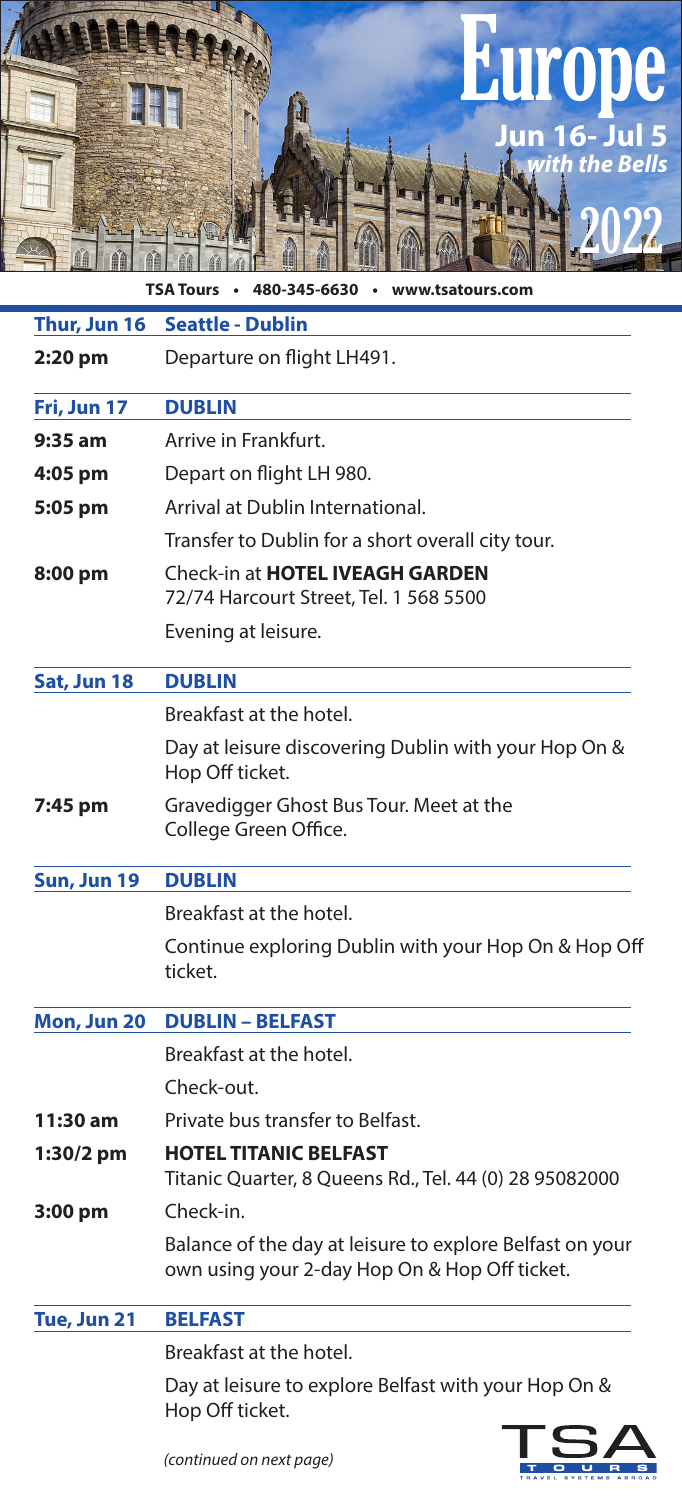

| TSA Tours · 480-345-6630 · www.tsatours.com |                                                                                          |  |
|---------------------------------------------|------------------------------------------------------------------------------------------|--|
| Wed, Jun 22                                 | <b>BELFAST - EDINBURGH</b>                                                               |  |
|                                             | Breakfast at the hotel.                                                                  |  |
| $10:00$ am                                  | Transfer to Belfast Port/STENA FERRY TERMINAL.                                           |  |
| $10:30$ am                                  | Check in.                                                                                |  |
| $11:30$ am                                  | Departure on the Stena Superfast VII.                                                    |  |
|                                             | Meal service available on-board.                                                         |  |
| $1:52$ pm                                   | Arrival at the Cairnryan port.                                                           |  |
|                                             | Private bus transfer to Edinburgh.                                                       |  |
| 5/5:30 pm                                   | <b>HOTEL MOXY EDINBURGH FOUNTAINBRIDGE</b><br>159 Fountainbridge, Tel 44 31 20 225 96 93 |  |
|                                             | Balance of the day at leisure.                                                           |  |
| Thu, Jun 23                                 | <b>EDINBURGH</b>                                                                         |  |
|                                             | Breakfast at the hotel.                                                                  |  |
|                                             | Meet your guide in front of "The Last Drop" on Grassmarket.                              |  |
| 9:00 am                                     | Begin your walking tour to include visit of Edinburgh Castle.                            |  |
| 12 noon                                     | Remaining of the day free to discover the city with your<br>2-day Hop On & Off tickets.  |  |
| Fri, Jun 24                                 | <b>EDINBURGH</b>                                                                         |  |
|                                             | Breakfast at the hotel.                                                                  |  |
|                                             | Discover Edinburgh with your Hop On & Hop Off ticket.                                    |  |
|                                             | Rendez-vous.                                                                             |  |
|                                             | 6:15 & 6:30 pm Begin your 75 min. Guided Underground Vaults Tour.                        |  |

| Sat, Jun 25 | <b>EDINBURGH - BARCELONA</b>                 |
|-------------|----------------------------------------------|
| $3:30$ am   | Grab'N'Go breakfast.                         |
| 4:00 am     | Transfer to the airport.                     |
| $6:40$ am   | Departure on flight Ryanair 6266.            |
| $10:20$ am  | Arrival Barcelona.                           |
|             | Transfer to the MSC Barcelona port Terminal. |
| 12 noon     | Begin boarding the MS. MERAVIGLIA.           |
| 5:00 pm     | Departure.                                   |

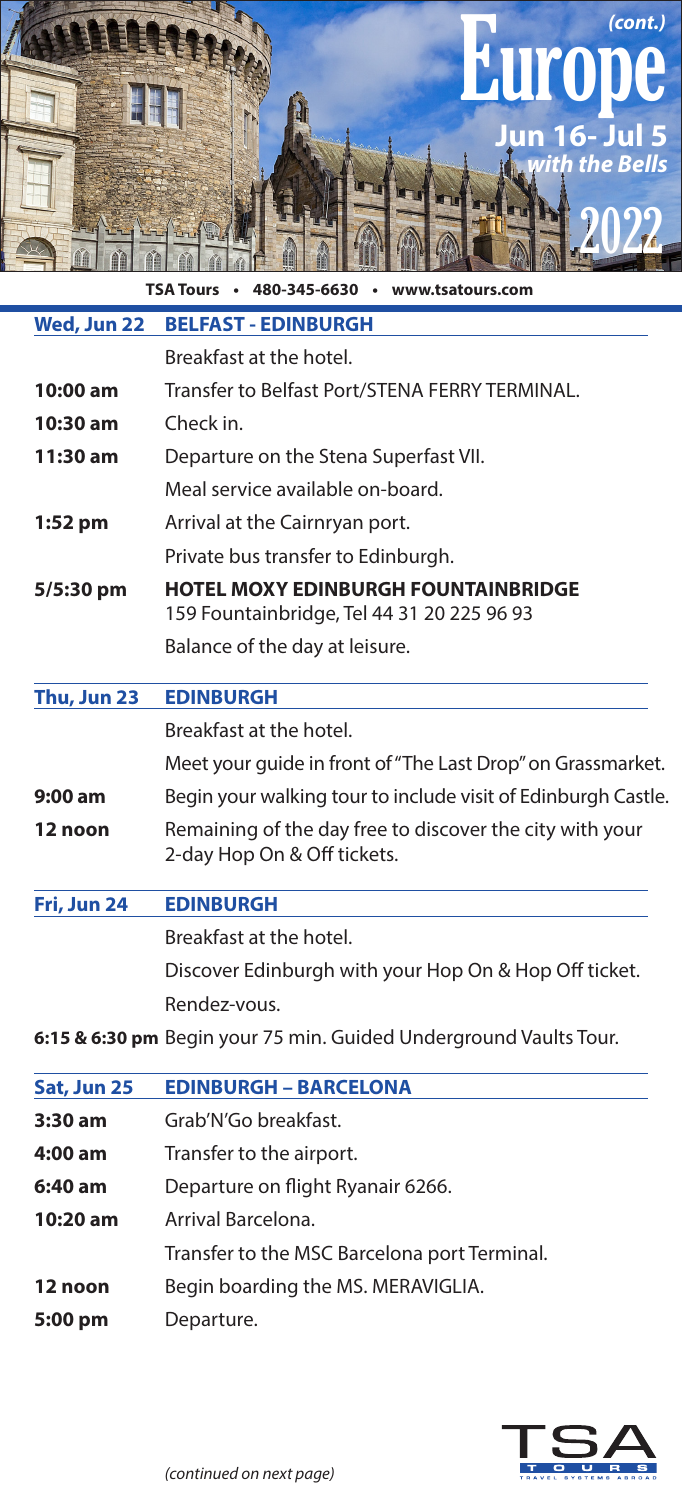

| TSA Tours • 480-345-6630 • www.tsatours.com |                                                                                                           |  |
|---------------------------------------------|-----------------------------------------------------------------------------------------------------------|--|
| Sun, Jun 26                                 | <b>CRUISE</b>                                                                                             |  |
|                                             | Full meal service on-board.                                                                               |  |
| 9:00 am                                     | Arrival in Cannes.                                                                                        |  |
| 6:00 pm                                     | Departure.                                                                                                |  |
| Mon, Jun 27                                 | <b>CRUISE</b>                                                                                             |  |
|                                             | Full meal service on-board.                                                                               |  |
| $7:00$ am                                   | Arrival Genoa.                                                                                            |  |
|                                             | Disembark.                                                                                                |  |
| 8:30 am                                     | (24 persons) Begin your full day private excursion of the<br>Ligurian Coast with a transfer to Camogli.   |  |
|                                             | Discover.                                                                                                 |  |
| 11:00 am                                    | Take local boat to Portofino via Fruttuoso.                                                               |  |
| $11:30$ am                                  | Arrival Portofino. Free time to explore & for lunch.                                                      |  |
|                                             | Discover with your guide.                                                                                 |  |
| $3:00$ pm                                   | Boat to Rapallo.                                                                                          |  |
| 3:30 pm                                     | Arrive.                                                                                                   |  |
|                                             | Transfer back to the cruise-ship.                                                                         |  |
| 4:30/45 pm                                  | Embark.                                                                                                   |  |
| 6:00 pm                                     | Departure.                                                                                                |  |
| Tue, Jun 28                                 | <b>CRUISE</b>                                                                                             |  |
|                                             | Full meal service on-board.                                                                               |  |
| 9:00 am                                     | Arrival at La Spezia.                                                                                     |  |
| 6:00 pm                                     | Departure.                                                                                                |  |
| <b>Wed, June 29 CRUISE</b>                  |                                                                                                           |  |
|                                             | Full meal service on-board.                                                                               |  |
| 7:00 am                                     | Arrival Civitavecchia.                                                                                    |  |
|                                             | (24 persons) Disembark.                                                                                   |  |
| 8:30 am                                     | Departure to Rome for your private Rome Tour.                                                             |  |
| 10:30/11 am                                 | Meet your guide for a walking tour from Spanish Steps to<br>the Trevi Fountain, Pantheon & Piazza Navona. |  |
|                                             | Free time on your own & for lunch.                                                                        |  |
| $2:00$ pm                                   | Transfer to the Colosseum area.                                                                           |  |
| 3/3:30 pm                                   | Begin your guided visit of<br>the Colosseum.<br>(continued on next page)                                  |  |

*(continued on next page)*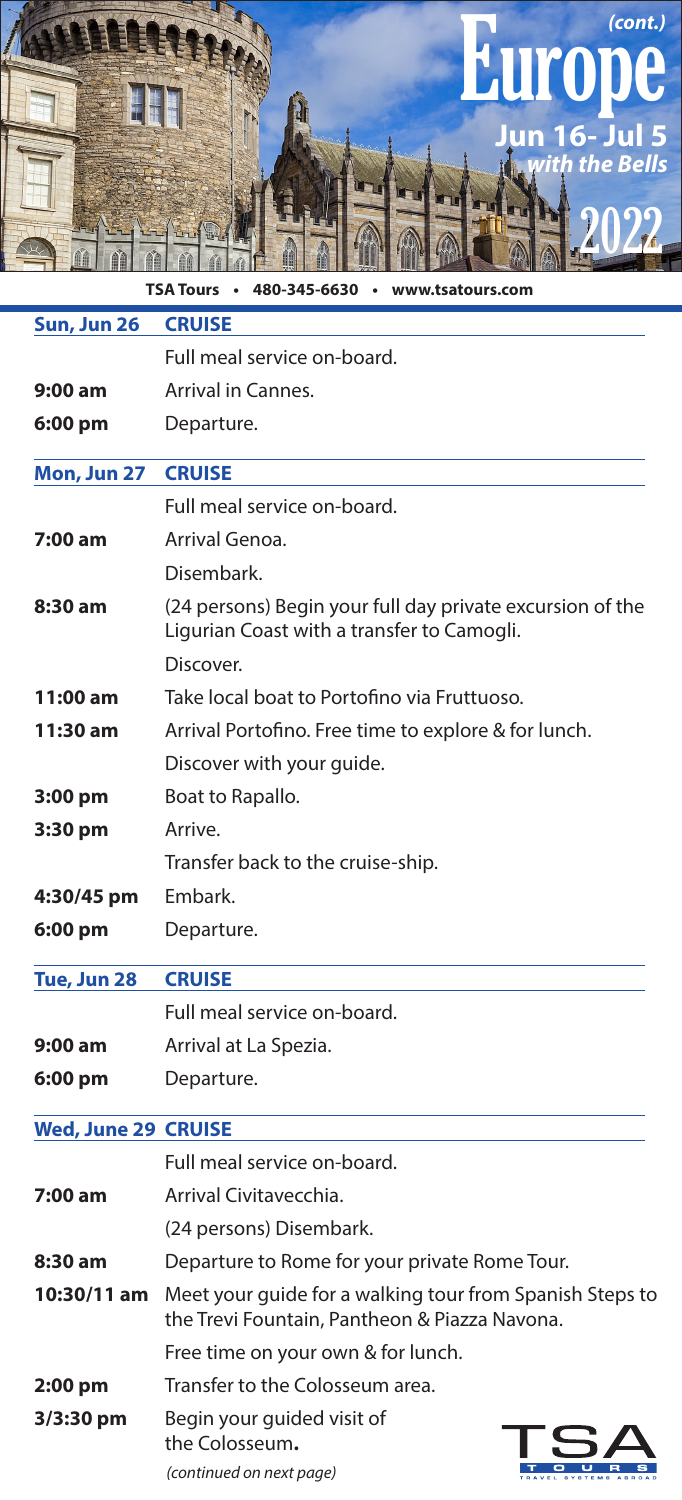

|             | TSA Tours · 480-345-6630 · www.tsatours.com                                                                               |
|-------------|---------------------------------------------------------------------------------------------------------------------------|
| 4:30/45 pm  | Board your coach & return to the cruise-ship.                                                                             |
| 6:00 pm     | Embark.                                                                                                                   |
| 7:00 pm     | Departure.                                                                                                                |
| Thu, Jun 30 | <b>CRUISE</b>                                                                                                             |
|             | Full meal service on-board.                                                                                               |
|             | Day at sea.                                                                                                               |
| Fri, Jul 1  | <b>CRUISE</b>                                                                                                             |
|             | Full meal service on-board.                                                                                               |
| $8:00$ am   | Arrival Palma de Mallorca.                                                                                                |
| 10:00 pm    | Departure.                                                                                                                |
| Sat, July 2 | <b>CRUISE-BARCELONA</b>                                                                                                   |
|             | Breakfast on-board.                                                                                                       |
| $8/9:00$ am | Disembark. Drive to Montserrat for your guided excursion.                                                                 |
| $10:15$ am  | Reservation. Your tour includes funicular, audiovisual<br>museum & entrance to the Monastery to see the<br>Black Madonna. |
|             | Wine/liquor tasting included.                                                                                             |
| $1:30$ pm   | Return to Barcelona.                                                                                                      |
| 4:30 pm     | Reservation for at Sagrada Familia Cathedral.                                                                             |
|             | Proceed to the hotel.                                                                                                     |
| 5:30/6 pm   | <b>HOTEL GOTICO</b><br>Carrer de Jaume 1, Tel 34 933 152211                                                               |
|             | Evening on your own.                                                                                                      |
| Sun, July 3 | <b>BARCELONA</b>                                                                                                          |
|             | Breakfast at the hotel.                                                                                                   |
| $9:00$ am   | Walking guided tour of Barcelona Gothic Quarter &<br>Las Ramblas.                                                         |
|             | Balance of the day free to discover Barcelona with your<br>2-day Hop On & Off ticket.                                     |
| Mon, Jul 4  | <b>BARCELONA - Happy 4th of July!</b>                                                                                     |
|             | Breakfast at the hotel.                                                                                                   |
|             | COVID TEST today.                                                                                                         |
|             | Day free to discover Barcelona with<br>your Hop On & Off ticket.                                                          |

*(continued on next page)*